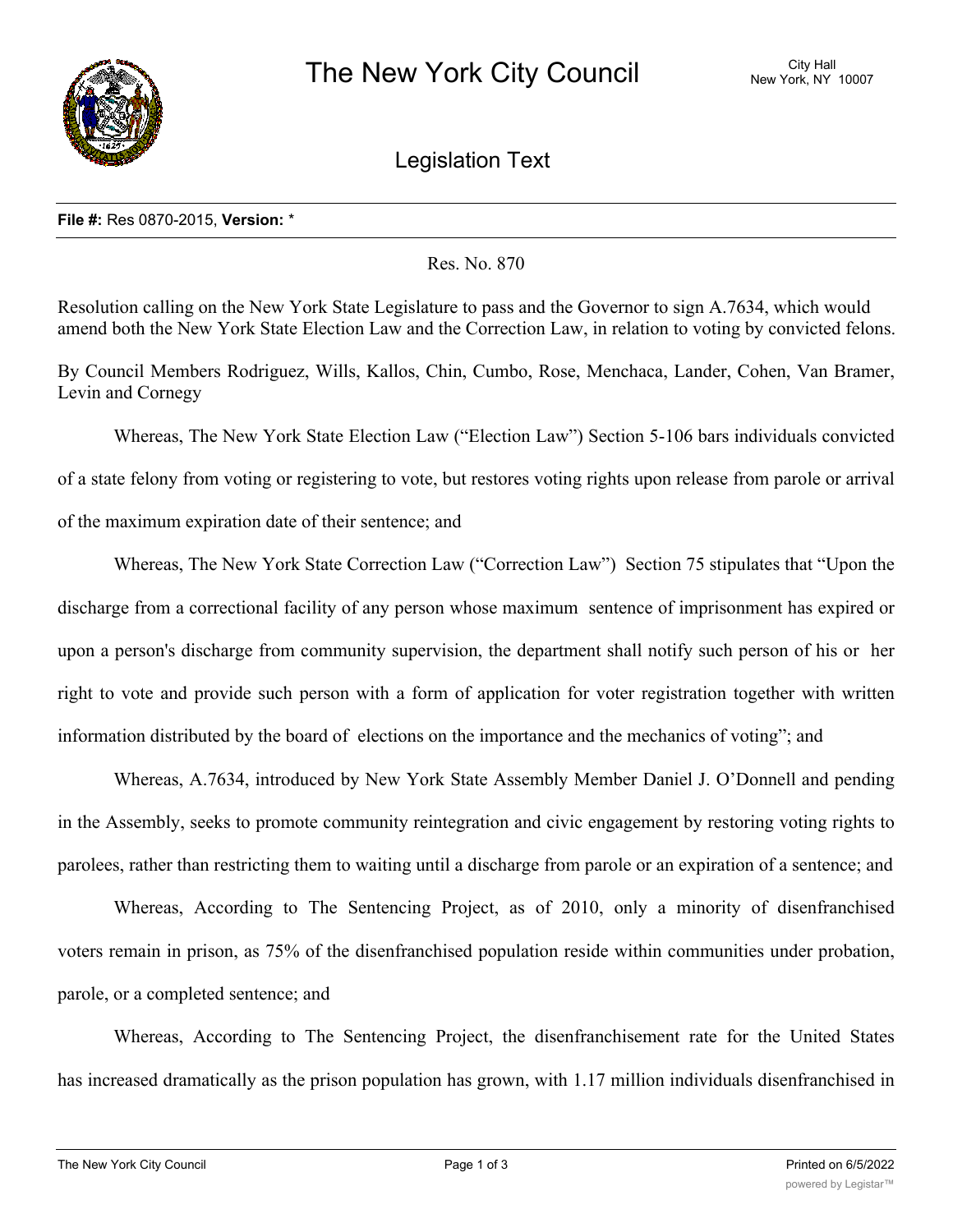## **File #:** Res 0870-2015, **Version:** \*

1976, to 5.85 million disenfranchised in 2010; and Whereas, This dramatically increasing prison population is disproportionately made up of African-Americans-making up 1 million out of 2.3 million incarcerated, according to the NAACP-thus disproportionately disenfranchising many more African-Americans who have been convicted; and

Whereas, the New York State Department of Corrections and Community Supervision ("DOCCS") reported that in 2013, 50% of inmates were African-American, and 24% of inmates were Hispanic; and

Whereas, According to the New York Civil Liberties Union, as of 2010, "an estimated 122,018 people with felony convictions are barred from voting in New York", with 54% of the disfranchised in prison or jail and 46% of the disfranchised on parole; and

Whereas, According to a 2010 study conducted by The Sentencing Project, "over 40% of prisoners believe that incarceration causes someone to permanently lose his or her right to vote, and almost 60% of prisoners believe that being on probation makes them ineligible to vote"; and

Whereas, A.7634 would amend Election Law Section 5-106 by restoring voting rights to individuals who have been released to community supervision from incarceration; and

Whereas, A.7634 would amend Election Law Section 5-106 by extending Section 1 to apply to Federal felony convictions and convictions from other states; and

Whereas, A.7634 would amend Correction Law Section 75 by requiring the DOCCS to notify each individual on parole of his or her right to vote, along with the provision of registration forms; and

Whereas, Most individuals on parole may be barred from voting despite being in the community for many years after leaving incarceration, awaiting the end of their parole or sentence, and are unaware of their ability to vote even after they become eligible; and

Whereas; Voting is a universal right and should not be withheld from individuals who are on the path to reentering society as members of the community, and those who are able to vote post-incarceration should be made aware of their rights to civic participation; and